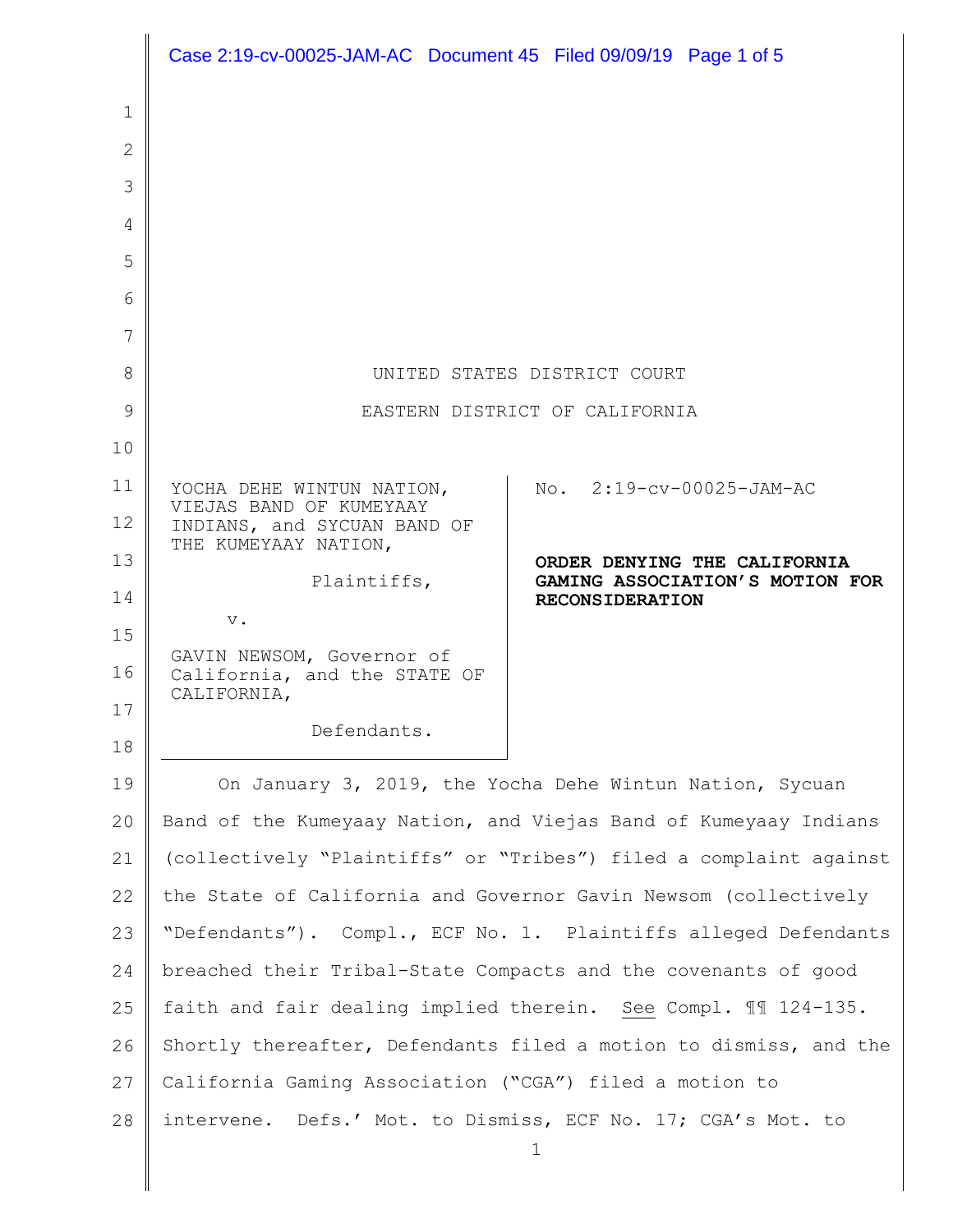# Case 2:19-cv-00025-JAM-AC Document 45 Filed 09/09/19 Page 2 of 5

1 2 3 4 5 Intervene, ECF No. 11. The Court granted Defendants' motion to dismiss, finding Plaintiffs failed to state a claim upon which relief could be granted. Order, ECF No. 29. Absent a pending case or controversy, the Court sua sponte denied CGA's motion to intervene as moot.

6 7 8 9 10 CGA now contends the Court must reconsider its prior order.<sup>1</sup> Mot. for Reconsideration ("Mot."), ECF No. 31. Plaintiffs oppose the motion. Opp'n, ECF No. 41. Defendants do not. Statement of Non-opp'n, ECF No. 42. For the reasons set forth below, the Court DENIES CGA's motion for reconsideration.

#### I. OPINION

#### A. Legal Standard

14 15 16 17 18 19 20 21 22 23 24 25 Federal Rule of Civil Procedure 59(e) allows parties to file a motion "to alter or amend a judgement" within 28 days of entry of judgment. Fed. R. Civ. Proc. 59(e). Rule 59(e) "offers an extraordinary remedy, to be used sparingly in the interests of finality and conservation of judicial resources." Carroll v. Nakatani, 342 F.3d 934, 945 (9th Cir. 2003). "[A]bsent highly unusual circumstances," a district court will not grant a motion for reconsideration unless (1) it is presented with newly discovered evidence; (2) the Court committed clear error; or (3) there was an intervening change in the controlling law. 389 Orange Street Partners v. Arnold, 179 F.3d 656, 665 (9th Cir. 1999). Parties may not use Rule 59(e)

26

L,

11

12

13

<sup>27</sup> 28 <sup>1</sup> This motion was determined to be suitable for decision without oral argument. E.D. Cal. L.R. 230(g). The hearing was scheduled for August 13, 2019.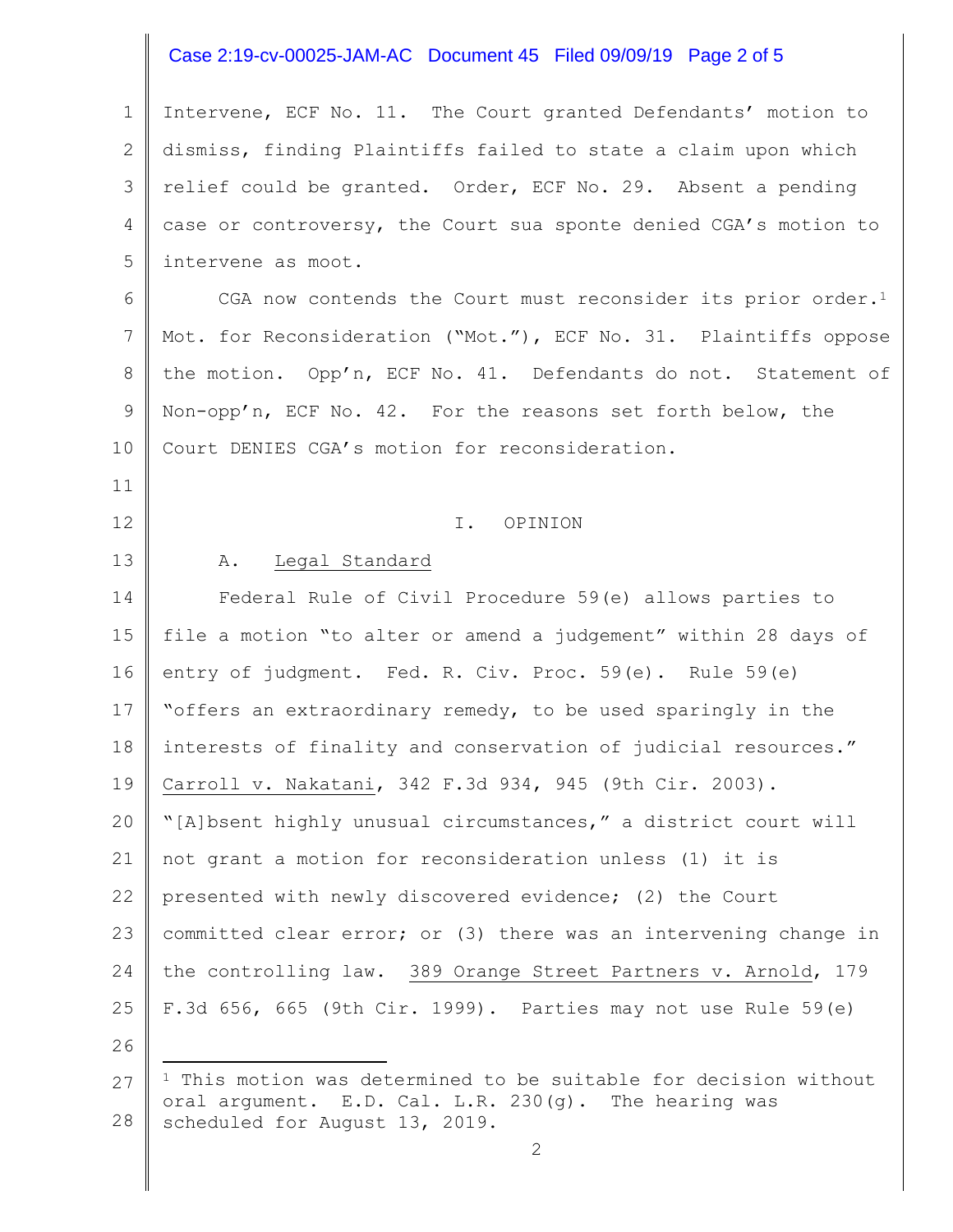# Case 2:19-cv-00025-JAM-AC Document 45 Filed 09/09/19 Page 3 of 5

1 2 3 4 motions "to raise arguments . . . for the first time when they could reasonably have been raised earlier in the litigation." Kona Enters v. Estate of Bishop, 229 F.3d 877, 890 (9th Cir. 2000).

5

#### B. Analysis

6 7 8 9 10 11 12 13 14 15 16 CGA argues the Court committed clear error in light of Allied Concrete & Supply Co. v. Baker, 904 F.3d 1053, 1066 (9th Cir. 2018); W. Coast Seafood Processors Ass'n v. NRDC, 643 F.3d 701, 704 (9th Cir. 2011); Canatella v. California, 404 F.3d 1106, 1109 n.1 (9th Cir. 2005); and United States v. Ford, 650 F.2d 1141, 1143 (9th Cir. 1981). CGA interprets these cases to stand for the proposition that dismissal of a case does not moot a nonparty's motion to intervene so long as a party "kept the underlying action alive by filing a notice of appeal." Mot. at 1 (quoting Canatella, 404 F.3d at 1109 n.1). The Court does not agree with CGA's reading of these cases.

17 18 19 20 21 22 23 24 25 26 27 28 The procedural posture of this case materially distinguishes it from Allied Concrete & Supply Co., W. Coast Seafood Processors Ass'n, Canatella, and Ford. The district courts in those cases denied proposed-intervenors' motions to intervene on non-mootness grounds. The proposed intervenors appealed. Subsequently, the underlying actions were dismissed—either voluntarily or by court order. The proposed intervenors' pending appeals raised the question of whether dismissal of the underlying suits mooted the appeals. In W. Coast Seafood Processors, 643 F.3d at 704 and Ford, 650 F.2d at 1142-43, the Ninth Circuit held the proposed intervenors' appeals became moot when the underlying suits were dismissed and neither party appealed the dismissal. In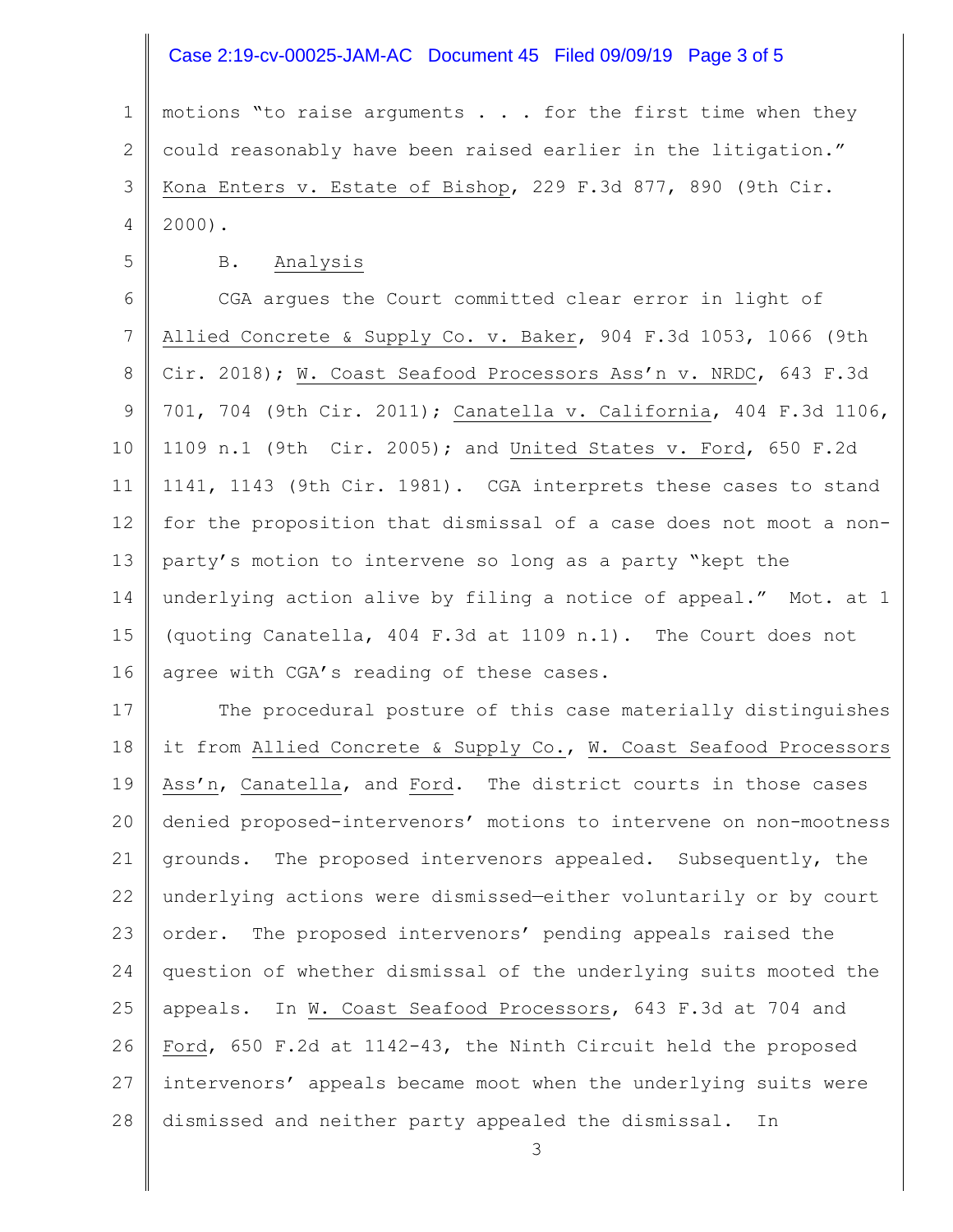# Case 2:19-cv-00025-JAM-AC Document 45 Filed 09/09/19 Page 4 of 5

1 2 3 4 5 6 7 8 Canatella, however, a party to the underlying action appealed the lower court's dismissal. 404 F.3d at 1109 n.1. The Ninth Circuit found, in that context, that the proposed intervenor's appeal likewise remained a live controversy. 404 F.3d at 1109 n.1. Allied Concrete & Supply Co., 904 F.3d at 1066 extended Canatella, holding that "a potential petition for rehearing or certiorari keeps a case alive for the purpose of appealing a motion to intervene."

9 10 11 12 13 14 15 16 17 18 19 20 21 22 23 24 25 26 27 28 Following Allied Concrete & Supply, the appeal of a motion to intervene satisfies Article III's "case or controversy" requirement so long as parties to the underlying action have an avenue for challenging the district court's dismissal. 904 F.3d at 1066-67. A reviewing court may ultimately reverse the lower court's dismissal; in which case, the propriety of a non-party's ability to intervene is also at issue. See id.; see also Canatella, 404 F.3d at 1109 n.1. But neither Allied Concrete & Supply nor Canatella spoke to the question of whether a district court—having dismissed a case in its entirety—should adjudicate a motion to intervene simply because one of the parties appealed that dismissal. Indeed, this Court found no basis for doing so when it denied CGA's motion as moot in its June 18, 2019 order. Unlike in Allied Concrete & Supply, Plaintiffs do not contend the Court's dismissal bars CGA from appealing its motion to intervene. In fact, Plaintiff's concede CGA could renew its motion to intervene if the Ninth Circuit reversed this Court's dismissal. See Opp'n at 2. The Court's June 18 order only prevents CGA from participating in Plaintiffs' pending appeal. But nothing in CGA's motion suggests it is entitled to that type